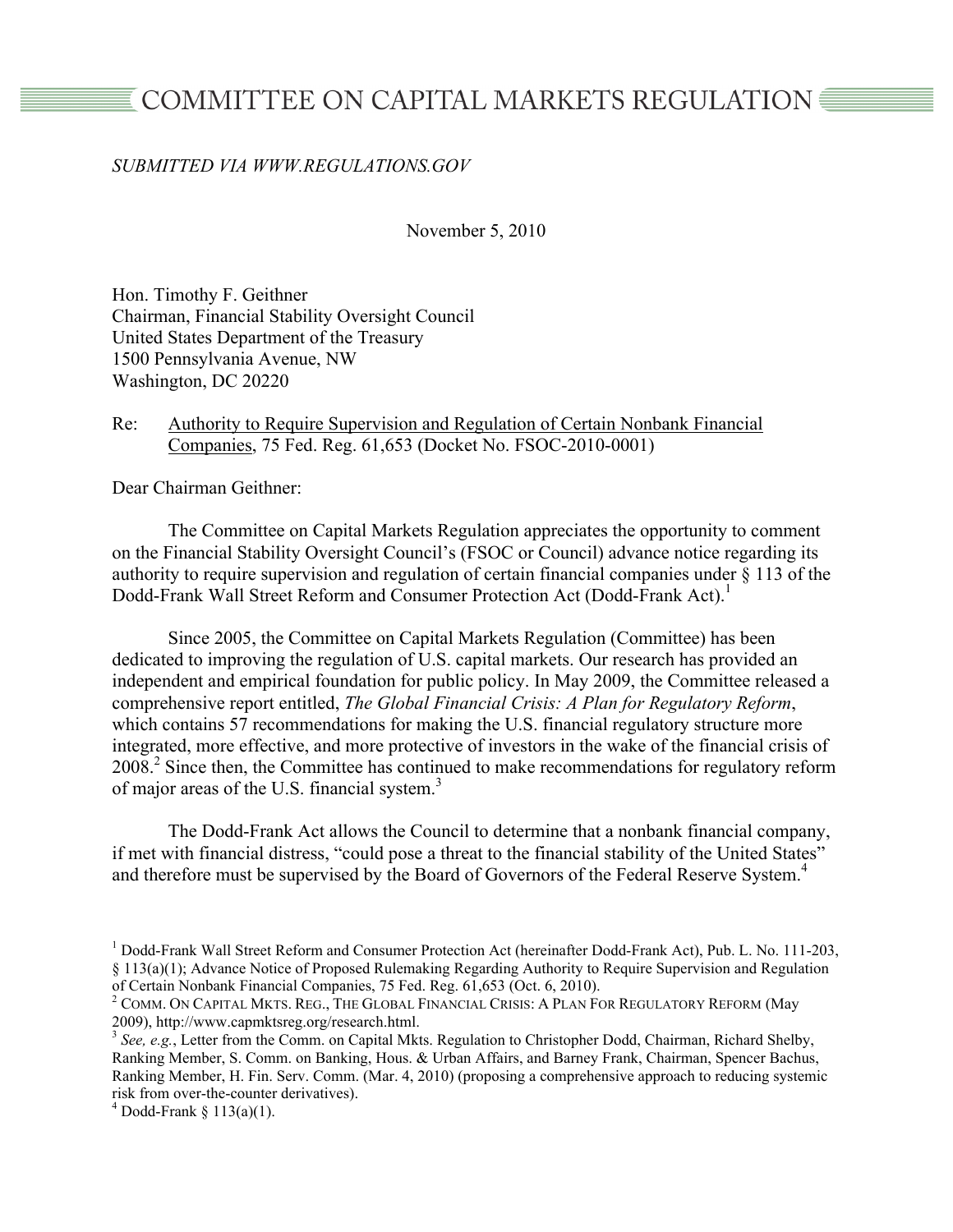The Act specifies several characteristics the Council should use in making its determination, including the size of the firm.

The Committee has consistently been opposed to singling out certain firms for enhanced supervision and regulation because that will increase moral hazard, introduce competitive distortions into the marketplace, and artificially lower the cost of funds borne by institutions that are branded as systemically important. More fundamentally, there is simply no principled way to single out particular firms—we really cannot tell which firms are systemically important *a priori*. The best course of action for the Council would be to avoid making any such designations at all. If, however, the Council is determined to designate firms for enhanced supervision by the Federal Reserve, then the best way to do so—or, perhaps better stated, the least harmful way to do so—is on the basis of a single, objective factor: total assets.

## **Individual Determinations**

The Dodd-Frank Act lists the following measures as relevant for making these determinations:

- 1. leverage;
- 2. off-balance-sheet exposures;
- 3. relationships to other systemically important companies;
- 4. importance as a source of household credit;
- 5. importance as a source of credit for low-income, minority, or underserved communities;
- 6. whether assets are managed or owned;
- 7. nature, scope, size, scale, concentration, interconnectedness, and mix of activities;
- 8. degree of existing regulation;
- 9. amount and types of assets;
- 10. amount and types of liabilities; and
- 11. "any other risk-related factors."5

This assortment of criteria suffers from many problems. Many of the terms are so ambiguous as to provide no guidance. Others, such as source of credit for underserved communities, have no bearing on the problem of systemic risk and financial stability of the country. Overall the criteria leave too much discretion to the Council, which in turn will make the Council susceptible to legal challenges at its every turn. Let us expand on this.

First, making an individual determination of systemic risk based on subjective and uncertain criteria will increase moral hazard and create uncertainties in the marketplace and among investors. Inevitably, therefore, the markets will be impacted adversely. In its letter dated

 $<sup>5</sup>$  Dodd-Frank Act § 113(a)(2).</sup>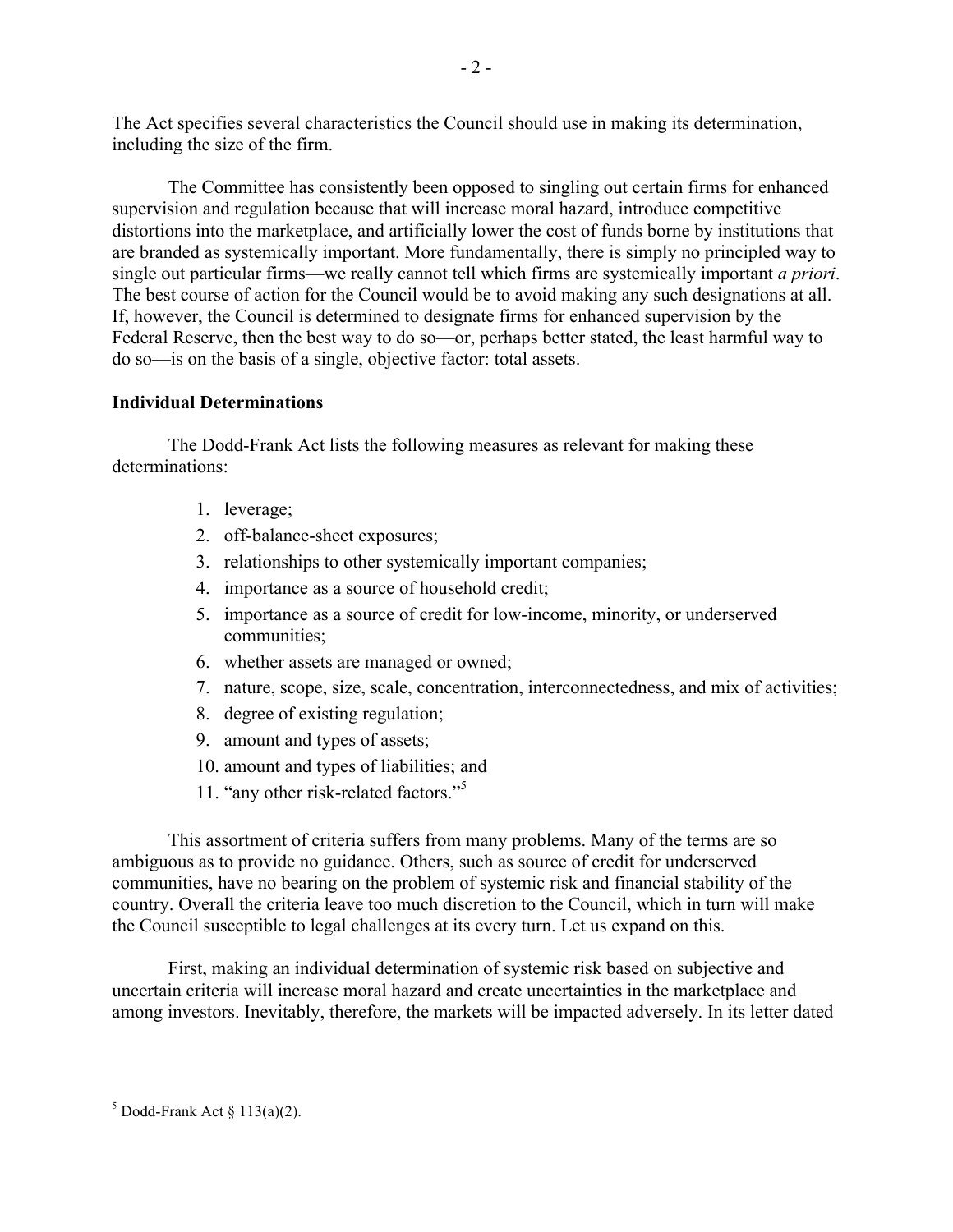June 14, 2010,<sup>6</sup> and on several prior occasions,<sup>7</sup> the Committee noted its opposition to labeling financial institutions as systemically important, which has the same effect as the designation required by § 113. Once an institution is labeled systemically important, it is more likely to be bailed out. Creditors, therefore, will be deterred from adequately policing their risks and the firm's cost of funds will be lower than their undesignated competitors, distorting competition and the allocation of funds in the capital markets.

Second, the designation of a firm based on a set of vague standards will inevitably lead to a legal challenge based on the criteria the Council used. The cry will be why me and not them or why them and not me. The Dodd-Frank Act expressly provides for notice, opportunity for an agency hearing, and judicial review. A firm that is designated using ambiguous and indefensible criteria will undoubtedly challenge its designation, triggering a process that will be costly and time consuming for the company and the Council alike.

#### **Asset Thresholds**

If the Council is to designate any nonbank firms at all, then the Committee believes there can be no subjectivity in the designation. And the only practical alternative is for the Council to consider assigning nonbank financial institutions to Federal Reserve supervision based on asset thresholds. This is not to say assets are a proxy for riskiness, but no other meaningful standard makes sense. This approach would avoid the moral hazard and market uncertainties associated with using a subjective and unpredictable set of criteria. It is less harmful to use the single, objective, predictable measurement of asset size because it will cause no stigma or signal to be attached to the firm. We emphasize that we are against the designation process and this approach should only be used as a last resort.

Nonbank financial institutions encompass a diverse array of entities including insurance companies, hedge funds, and private equity firms, among others, which differ significantly from banks and from one another in terms of their core business activity, asset risks, capital structure, and "interconnectedness" generally. As a result, not all industries need to be supervised by the Federal Reserve; if the industry is not systemically important, in the sense that the failure of no business in the industry could pose risks to the financial system, then the Council should designate no firms in that industry. In addition, clearly not all industries should be supervised in the same way. The Federal Reserve should take into account the significant differences between banks and various kinds of nonbanks in designing its regulations. Truly, this is one area in which one size does *not* fit all.

<sup>&</sup>lt;sup>6</sup> Letter from the Comm. on Capital Mkts. Regulation to Christopher Dodd, Chairman, Richard Shelby, Ranking Member, S. Comm. on Banking, Hous. & Urban Affairs, Barney Frank, Chairman, Spencer Bachus, Member, H. Comm. on Fin. Servs. (June 14, 2010).<br><sup>7</sup> *See* Letter from the Comm. on Capital Mkts. Regulation to Christopher Dodd, Chairman, Richard Shelby, Ranking

Member, S. Comm. on Banking, Hous. & Urban Affairs (May 4, 2010) (addressing the formulation of key legislative provisions of the Dodd-Frank Act); Letter from the Comm. on Capital Mkts. Regulation to Christopher Dodd, Chairman, Richard Shelby, Ranking Member, S. Comm. on Banking, Housing & Urban Affairs and Blanche Lincoln, Chairman, Saxby Chambliss, Ranking Member, S. Comm. on Agriculture, Nutrition & Forestry (Apr. 26, 2010).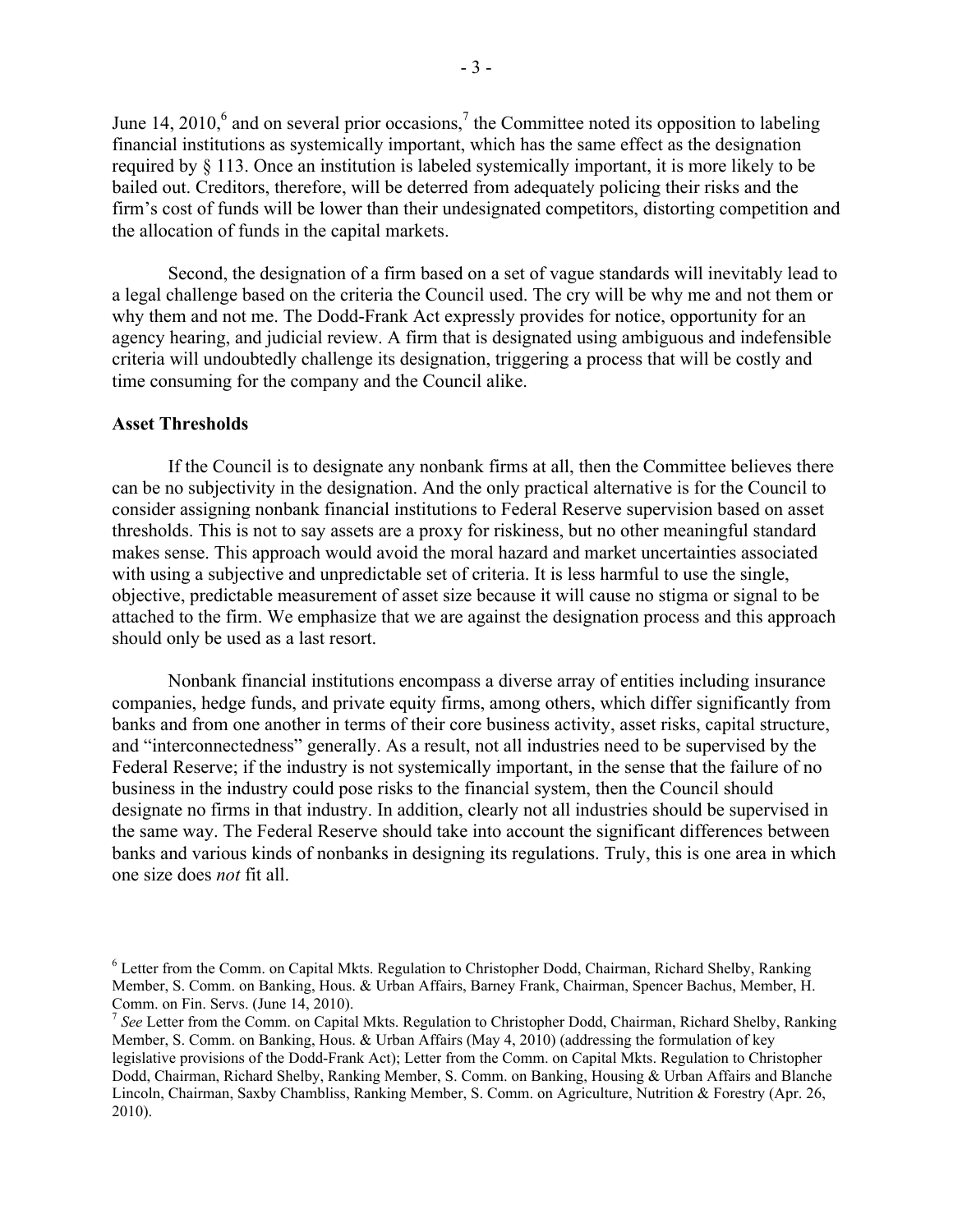Asset thresholds, if used, should be set low enough to include all systemically important firms, and the Council should err on the side of being over-inclusive not only out of caution but also to reduce the branding associated with the designation. That practice is consistent with the statutory threshold of \$50 billion for banks; it is obvious not all 36 banks of that size are systemically important. To illustrate the principle, Table 1 shows the number of firms in a variety of industries that exceed an asset threshold of \$20 billion. This threshold is merely meant to be illustrative; we are not proposing it. Indeed, it would be entirely appropriate to choose different asset thresholds for different industries based on an overall assessment of risks in these industries. In addition, making determinations adds the complication of some firms appearing in multiple industries.<sup>8</sup>

| Category                                 | <b>Asset Threshold</b> | <b>Number of Firms</b> |
|------------------------------------------|------------------------|------------------------|
| Bank holding company<br>(set by statute) | \$50 billion           | 36                     |
| <b>Insurance Holding Companies</b>       | \$20 billion           | 61                     |
| <b>Hedge Fund Managers</b>               | \$20 billion           | 10                     |
| <b>Private Equity Firms</b>              | \$20 billion           | 18                     |
| <b>Mutual Fund Families</b>              | \$20 billion           | 51                     |
| <b>Money Market Fund Families</b>        | \$20 billion           | 17                     |
| <b>Real Estate Investment Trusts</b>     | \$20 billion           | 6                      |
| <b>Consumer Finance Companies</b>        | \$20 billion           | 19                     |
| <b>Retirement Fund Sponsors</b>          | \$20 billion           | 55                     |

*Table 1: Fixed Asset Threshold of \$20 Billion*<sup>9</sup>

#### **Uncertainty of Regulatory Plan**

In the complex regulatory system created by the Dodd-Frank Act, one agency makes the determination but a different agency becomes the regulator. Identifying systemically important institutions is already extremely difficult, but it is even more difficult at the beginning because the Council must make a determination before the Federal Reserve even develops a supervisory plan. It will be difficult for the Council to designate firms for a solution when the solution itself is uncertain and undetermined. For example, the Council may be willing to set a lower threshold

 $8$  The asset thresholds also do not capture off-balance sheet assets, but those are less important after the new consolidation requirement in FASB Interpretation No. 46, *Consolidation of Variable Interest Entities-an Interpretation of ARB No. 51.* 9 And *S. 1.* 9 For data supporting Tables 1, *see* Nat'l Info. Center, U.S. Fed. Res. Sys., *Top 50 Bank Holding Companies*,

http://www.ffiec.gov/nicpubweb/nicweb/NicHome.aspx (bank holding companies); *Mergent Online*, http://www.mergentonline.com (insurance holding companies); Absolute Return + Alpha, *Billion Dollar Club* (Mar. 2010) (hedge fund managers); Private Equity Growth Capital Council (private equity firms); Morningstar, Inc., Fund Family Data Pages, http://quicktake.morningstar.com/FundFamily/fundfamilylist.asp?Country=USA &Symbol=10491 (mutual fund families); iMoneyNet, 20 MONEY MARKET INSIGHT No. 9 (Sept. 2009) (money market fund families); CapitalIQ, *Company Screening* (real estate investment trusts and consumer finance companies); Pensions & Investments, 38 THE LARGEST RETIREMENT FUNDS, No. 3, 13–25 (retirement fund sponsors).